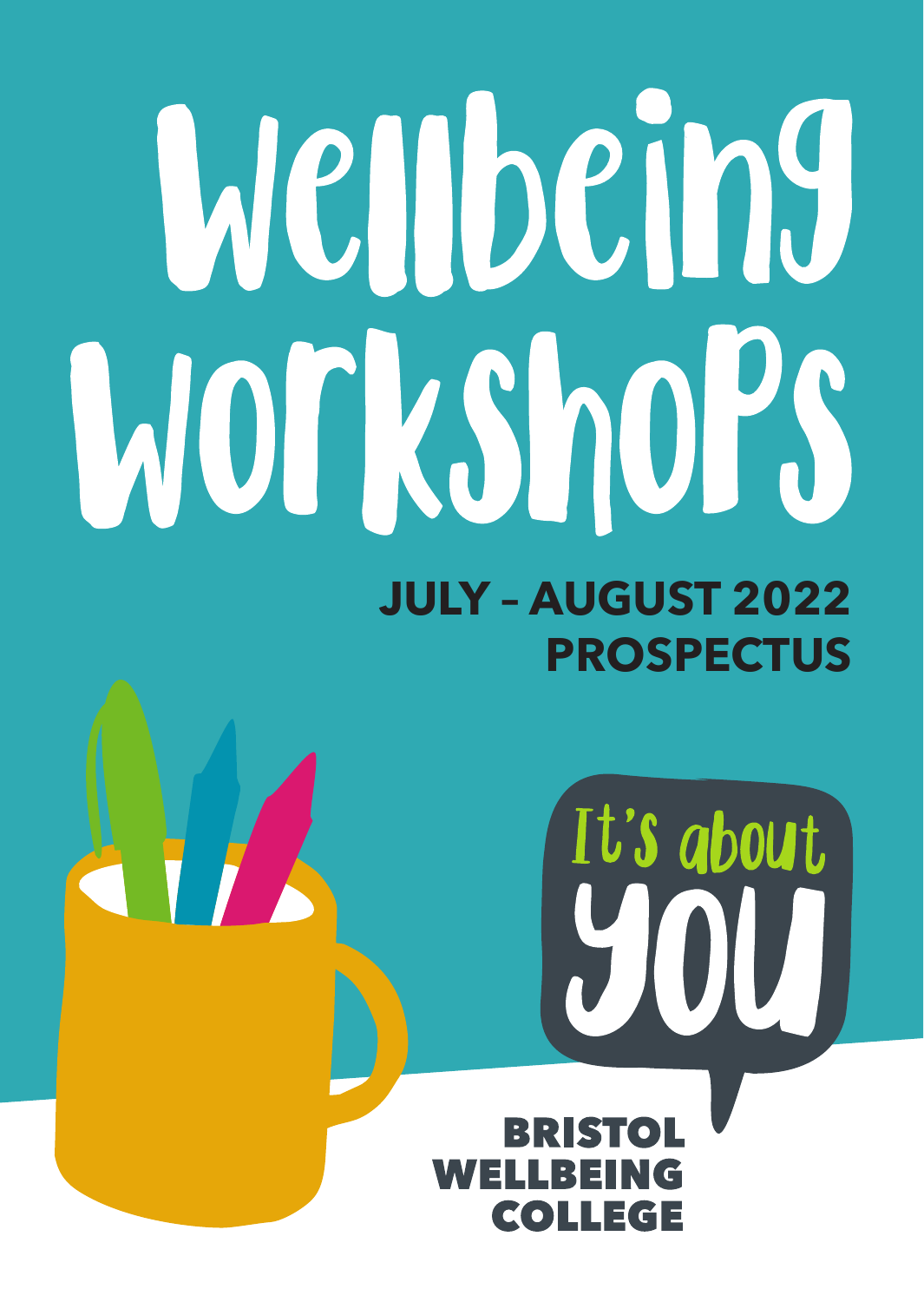# Welcome

Bristol Wellbeing College provides free workshops, courses and activities to explore, improve and maintain our mental health and wellbeing.

Our workshops and courses are available to adults living in Bristol and anyone who has used mental health services in Bristol.

Please enrol and book online at: **www.second-step.co.uk/bristol-wellbeing-college** 

For all enquiries, please email us at **bristol.wellbeing.college@second.step.co.uk**

If you have no access to the internet, please call **0117 914 5498** and we will be happy to help.



**Bristol: Mental** Health<br>Health<br>popen<br>hopeful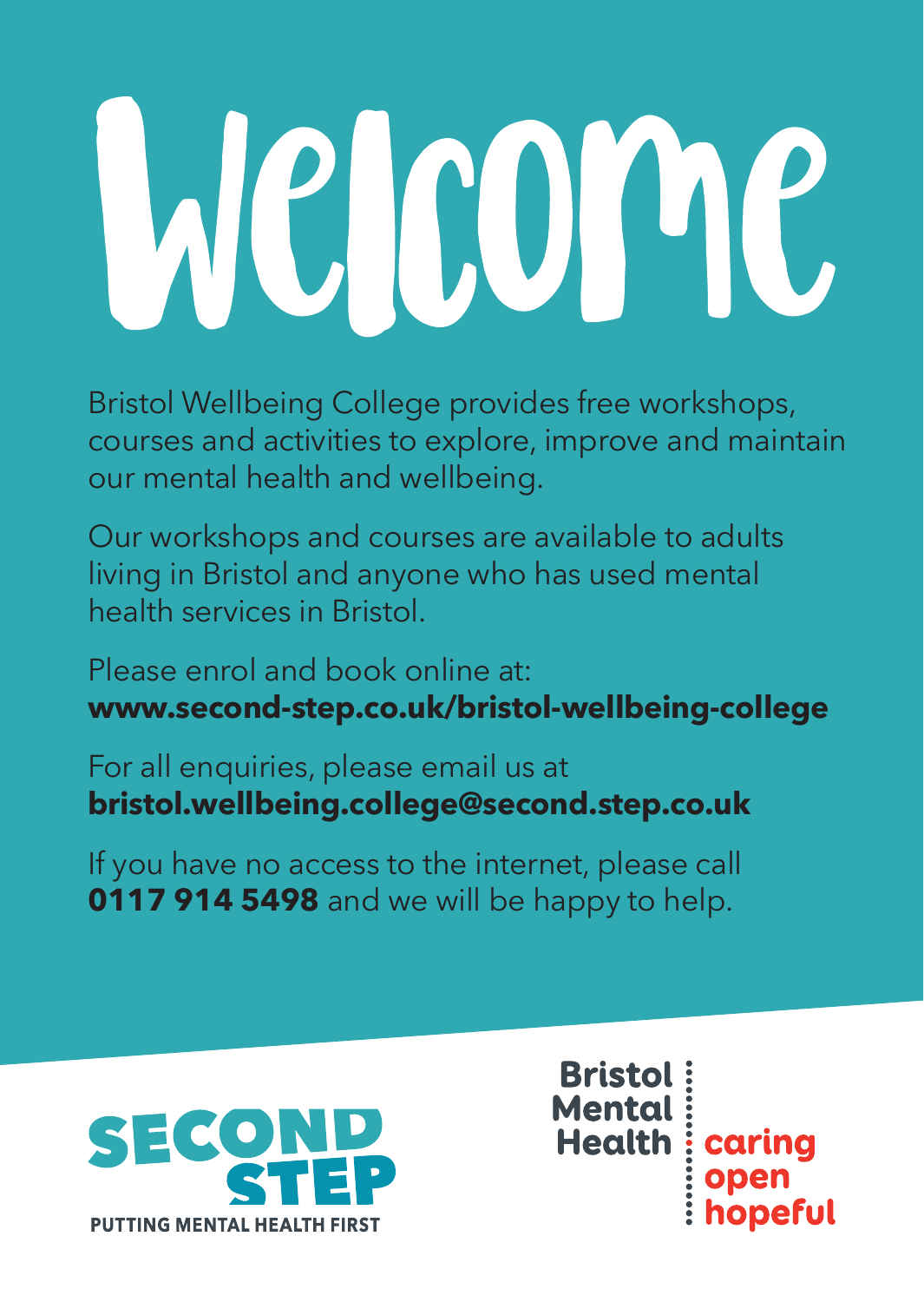# **Workshops & Courses Guide**

Green, blue or pink?

Choose the right workshops for you.

# **Green Workshops:**

Lighter workshops offering an introduction into various ways to improve wellbeing. They are accessible to anyone, encouraging self-expression and self-care. Workshops involve techniques, activities and ways to connect with our senses to develop a wellbeing toolkit.

# **Blue Workshops:**

More detailed workshops that focus on making positive changes to habits, behaviours and lifestyle. The workshops support you to maintain positive change or take steps towards making a change. These more structured workshops aim to provide you with helpful tools and strategies.

# **Pink Courses:**

In-depth and encouraging self-reflection, long-term planning and progression. Our courses provide an opportunity to share experiences and support each other. Courses require commitment to attend all dates and a willingness to complete homework.

N.B. Pink courses run periodically throughout the year.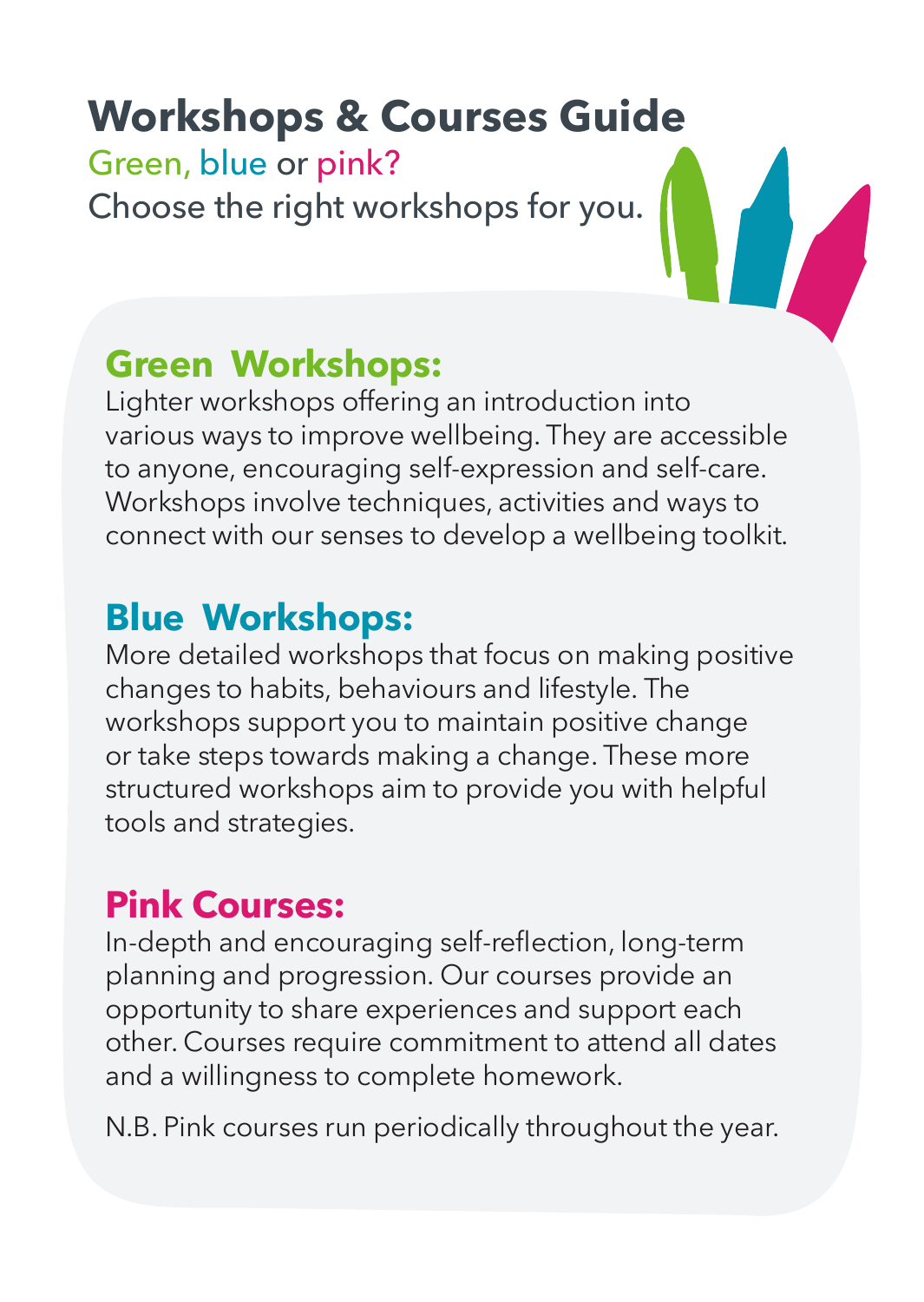# Classroom workshops

Based in community venues across Bristol, our classroom settings are supportive, friendly and a great space to learn and grow together.

The wellbeing and safety of our staff, volunteers and learners are paramount. Before you attend in person, please ensure you have no Covid-19 symptoms.

Please note: **Prior registration is essential**

# **Monday Afternoons at John Wesley's New Room** 36 The Horsefair, Bristol City Centre BS1 3JE **2:30pm – 4:30pm**

| Date       | Workshop                       |
|------------|--------------------------------|
| Mon 4 Jul  | Trauma Course 1/3              |
| Mon 11 Jul | <b>Trauma Course 2/3</b>       |
| Mon 18 Jul | <b>Trauma Course 3/3</b>       |
| Mon 25 Jul | Arts & Crafts                  |
| Mon 1 Aug  | <b>Step into Mindfulness 1</b> |
| Mon 8 Aug  | <b>Step into Mindfulness 2</b> |
| Mon 15 Aug | <b>Compassionate Voice</b>     |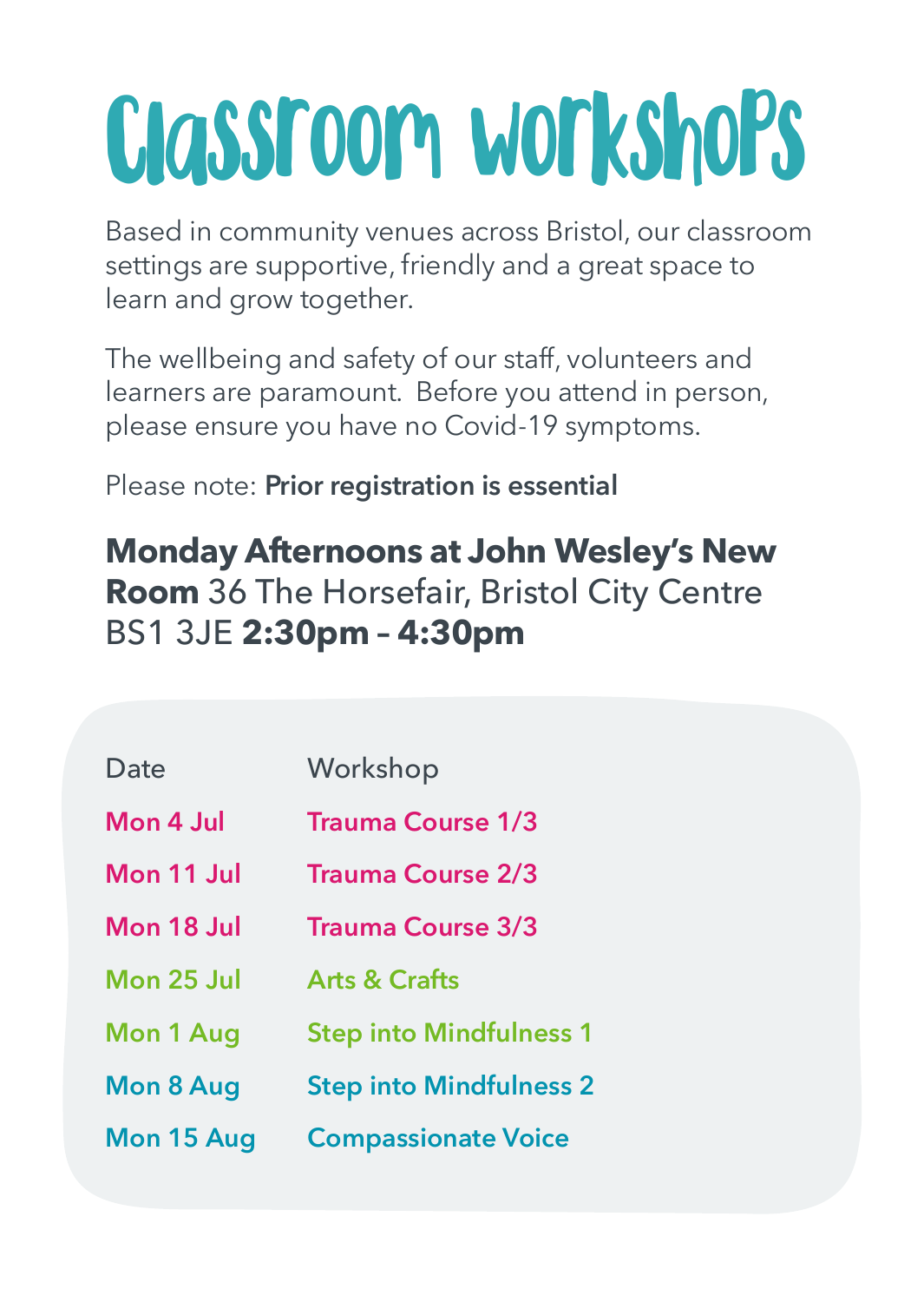# **Tuesday Mornings at The Greenway Centre**<br>Doncaster Road, Southmead, BS10 5PY<br>**10:30am - 12:30pm** Doncaster Road, Southmead, BS10 5PY **10:30am – 12:30pm**

| Date       | Workshop                    |
|------------|-----------------------------|
| Tue 5 Jul  | <b>Arts &amp; Crafts</b>    |
| Tue 23 Aug | <b>Writing with Senses</b>  |
| Tue 30 Aug | <b>Reframing Loneliness</b> |

# **Wednesday Mornings at The Station** Silver Street, Bristol City Centre, BS1 8PE **10:30am – 12:30pm**

| Date             | Workshop                       |
|------------------|--------------------------------|
| Wed 27Jul        | <b>Building Resilience</b>     |
| Wed 3 Aug        | <b>Introduction to Anxiety</b> |
| Wed 17 Aug       | <b>Anxiety Course 1/4</b>      |
| Wed 24 Aug       | <b>Anxiety Course 2/4</b>      |
| Wed 31 Aug       | <b>Anxiety Course 3/4</b>      |
| <b>Wed 7 Sep</b> | <b>Anxiety Course 4/4</b>      |
|                  |                                |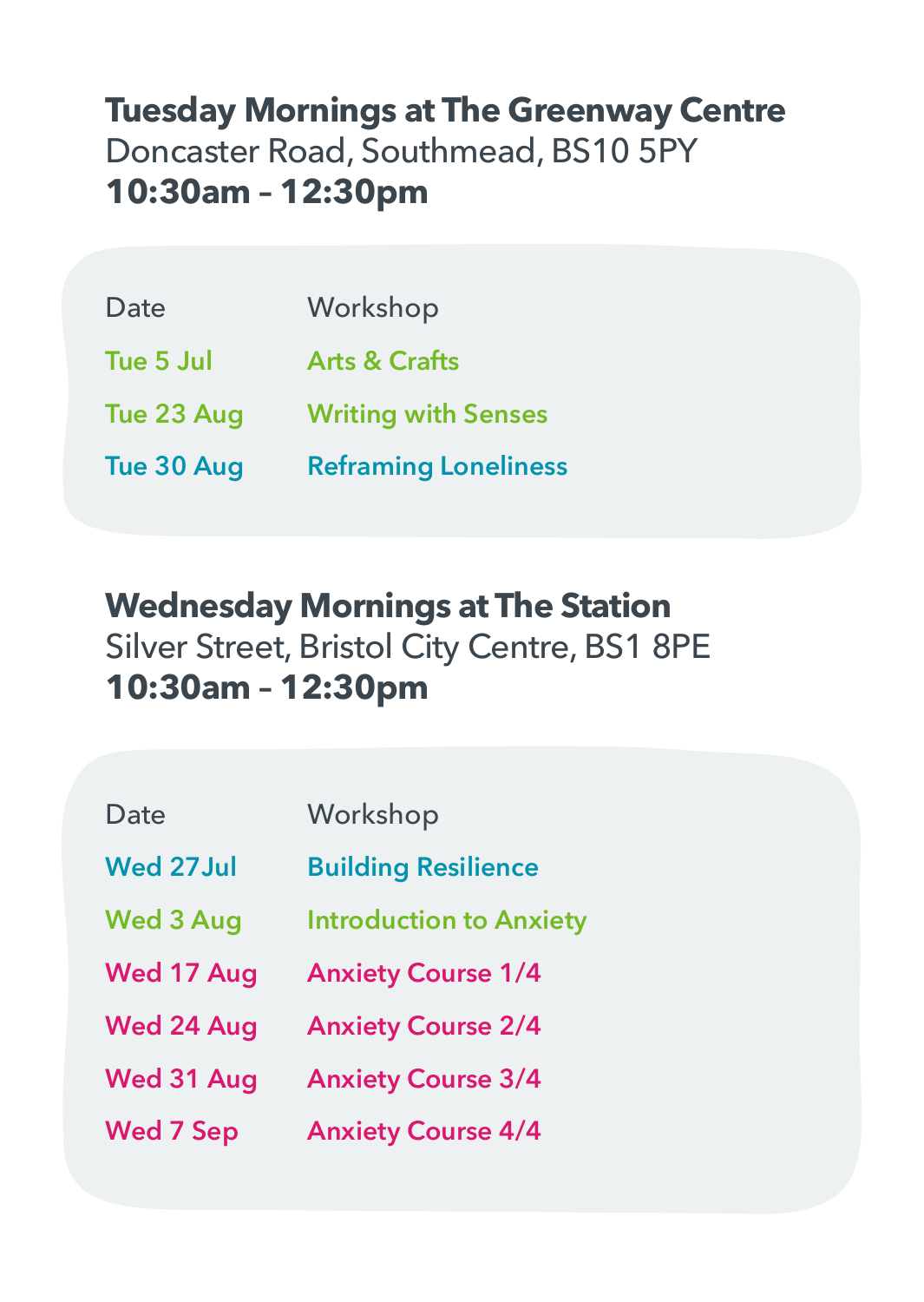# Wednesday Afternoons at Windmill Hill City Farm **Philip Street, Bedminster, BS3 4EA** 2:30pm – 4:30pm

| Date             | Workshop                                   |
|------------------|--------------------------------------------|
| Wed 20 Jul       | <b>Introduction to Managing Depression</b> |
| <b>Wed 3 Aug</b> | <b>Understanding Yourself</b>              |
| Wed 10 Aug       | <b>Building Resilience</b>                 |

#### Thursday Afternoons at The Station

Silver Street, Bristol City Centre, BS1 8PE 2:30pm – 4:30pm

| Date       | Workshop                                   |
|------------|--------------------------------------------|
| Thu 7 Jul  | <b>Introduction to Managing Depression</b> |
| Thu 21 Jul | <b>Managing Depression Course 1/4</b>      |
| Thu 28 Jul | <b>Managing Depression Course 2/4</b>      |
| Thu 4 Aug  | <b>Managing Depression Course 3/4</b>      |
| Thu 11 Aug | <b>Managing Depression Course 4/4</b>      |

# Thursday Afternoons at St Pauls Learning Centre **94 Grosvenor Road, St Pauls, Bristol, BS2 8XJ** 2:30pm – 4:30pm

| Date       | Workshop                                   |
|------------|--------------------------------------------|
| Thu 14 Jul | <b>Building Resilience</b>                 |
| Thu 18 Aug | <b>Assertive Communication saying 'No'</b> |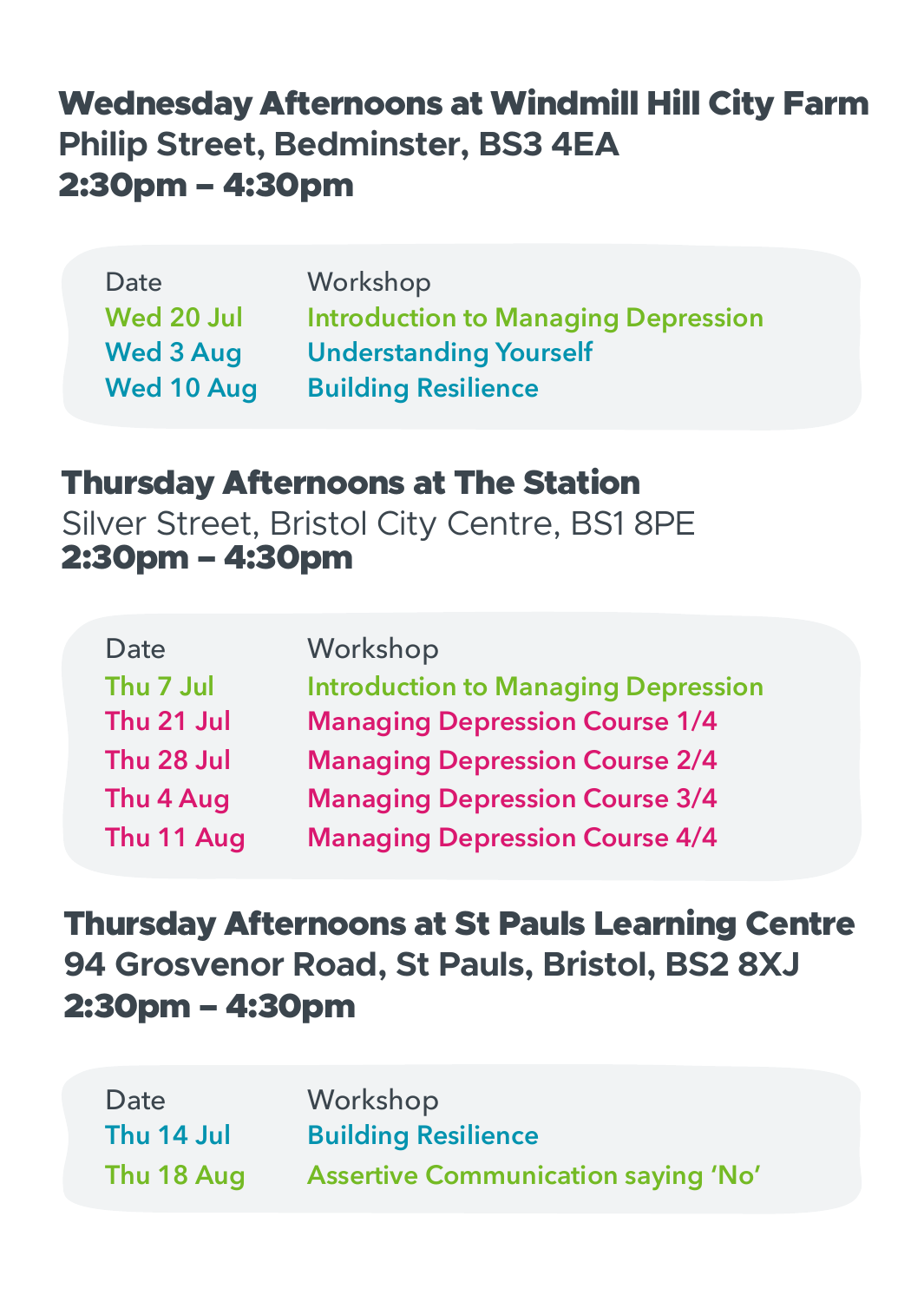# Online Workshops

Delivered via the free video conferencing app Zoom. We are happy to provide technical assistance to any learners who are new to the platform or who need help with downloading and using it.

# **Tuesday Afternoons Online 2:30pm – 3:30pm**

| Date       | Workshop                                        |
|------------|-------------------------------------------------|
| Tue 5 Jul  | <b>Building Resilience</b>                      |
| Tue 12 Jul | <b>Ways to Wellbeing</b>                        |
| Tue 9 Aug  | <b>Be Present - Intro and Breath Meditation</b> |
| Tue 30 Aug | <b>Be Present - Five Senses Meditation</b>      |

# **Tuesday Evenings Online 6pm – 7:30pm**

| Date       | Workshop                       |
|------------|--------------------------------|
| Tue 26 Jul | <b>Introduction to Anxiety</b> |
| Tue 16 Aug | <b>Writing for Wellbeing</b>   |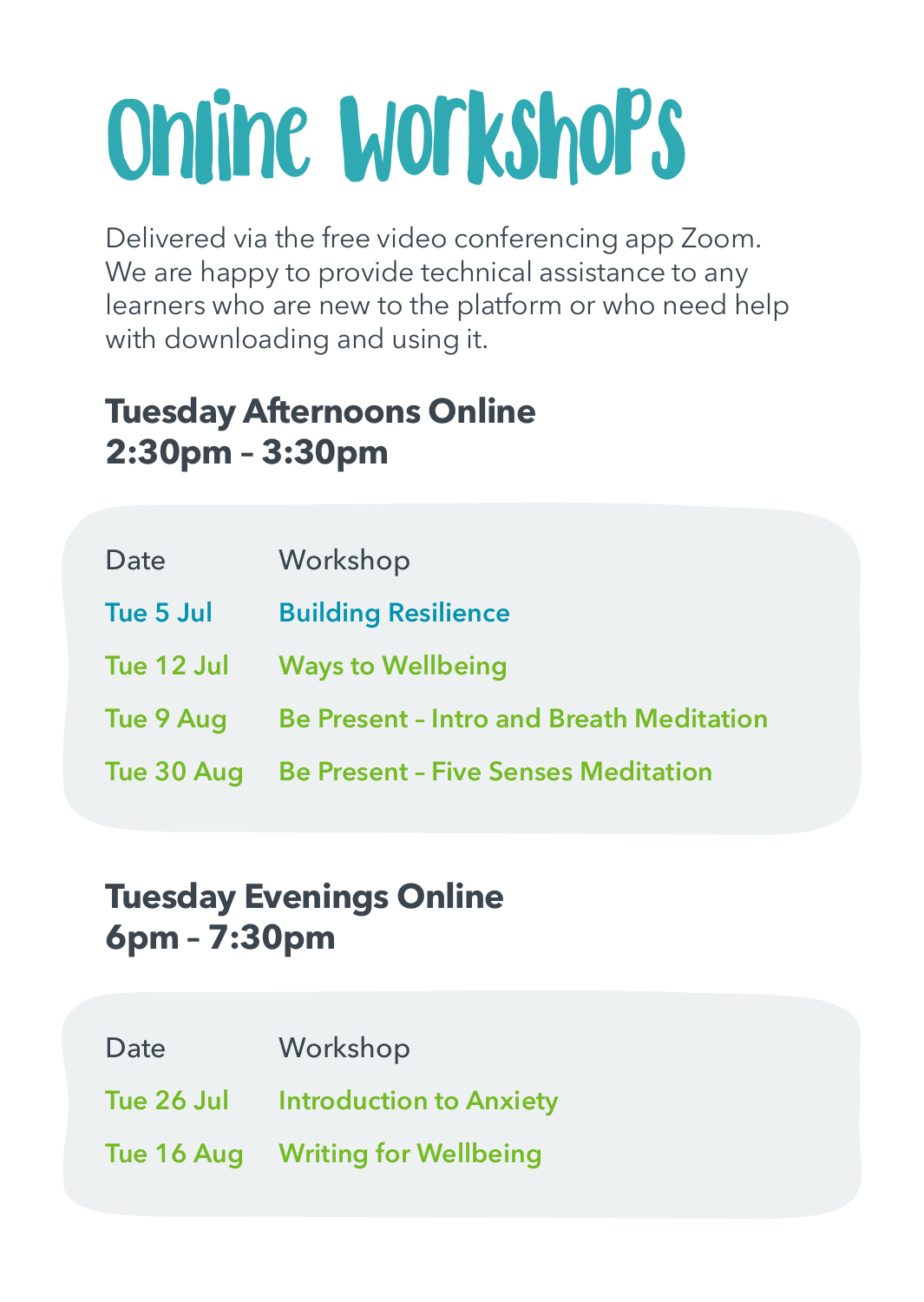# Wednesday Afternoons Online<br>2:30pm - 3:30pm **Wednesday Afternoons Online 2:30pm – 3:30pm**

| Date       | Workshop                     |
|------------|------------------------------|
| Wed 13 Jul | <b>Compassionate Voice</b>   |
| Wed 27 Jul | <b>Writing for Wellbeing</b> |
| Wed 31 Aug | <b>Writing with Senses</b>   |

# **Thursday Mornings Online 10:30am – 11:30am**

Date Workshop **Thu 21 Jul B-ACE (Body Care, Achieve, Connect & Enjoy)**

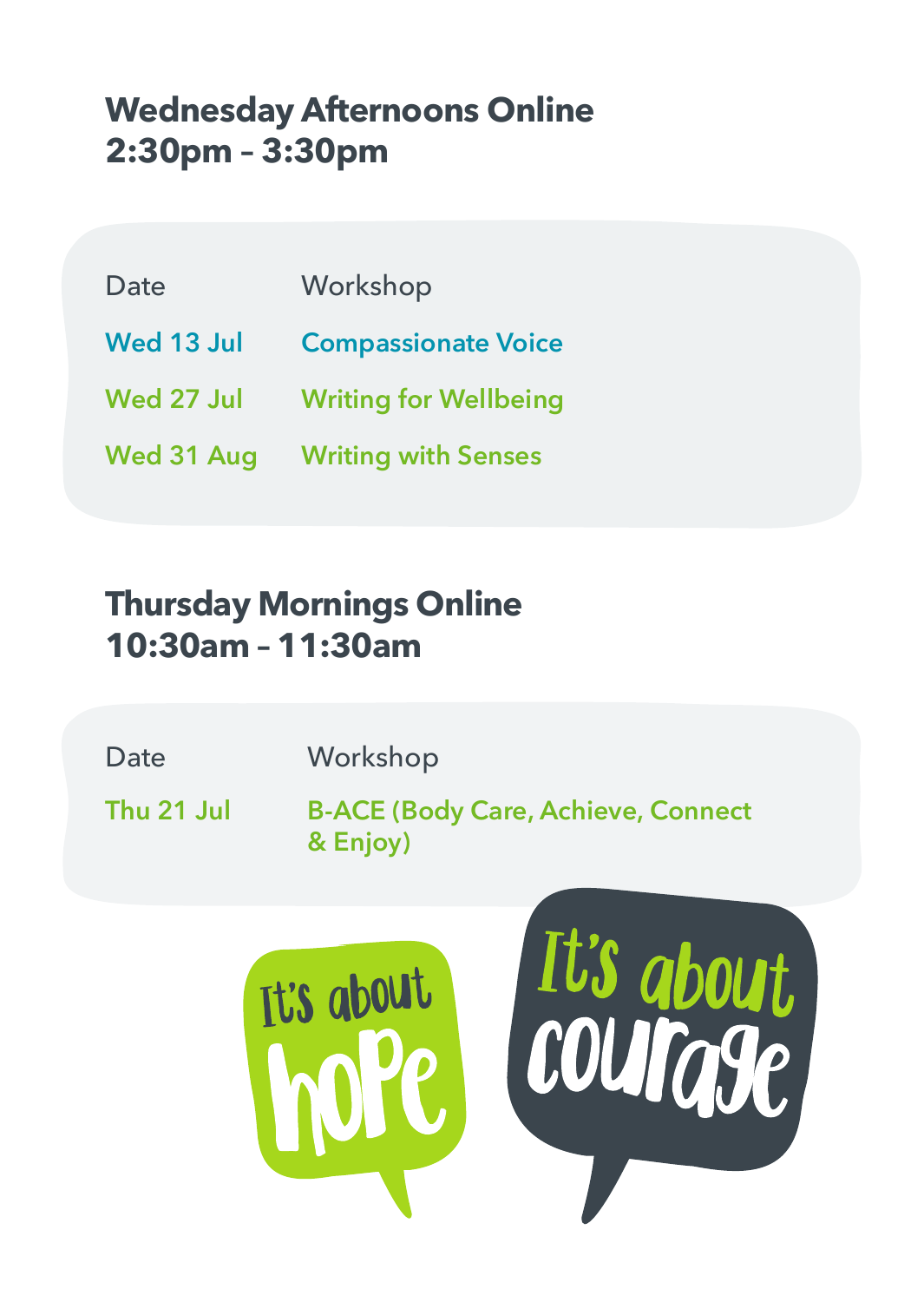# Friday Mornings Online 10:30am – 12:30pm (\*11:30am)

| Date       | Workshop                  |
|------------|---------------------------|
| Fri 15 Jul | Introduction to Anxiety*  |
| Fri 29 Jul | <b>Anxiety Course 1/4</b> |
| Fri 5 Aug  | <b>Anxiety Course 2/4</b> |
| Fri 12 Aug | <b>Anxiety Course 3/4</b> |
| Fri 19 Aug | <b>Anxiety Course 4/4</b> |

**Further information and bookings** Please visit our website at: **https://www.second-step.co.uk/ bristol-wellbeing-college/** or scan the QR code.